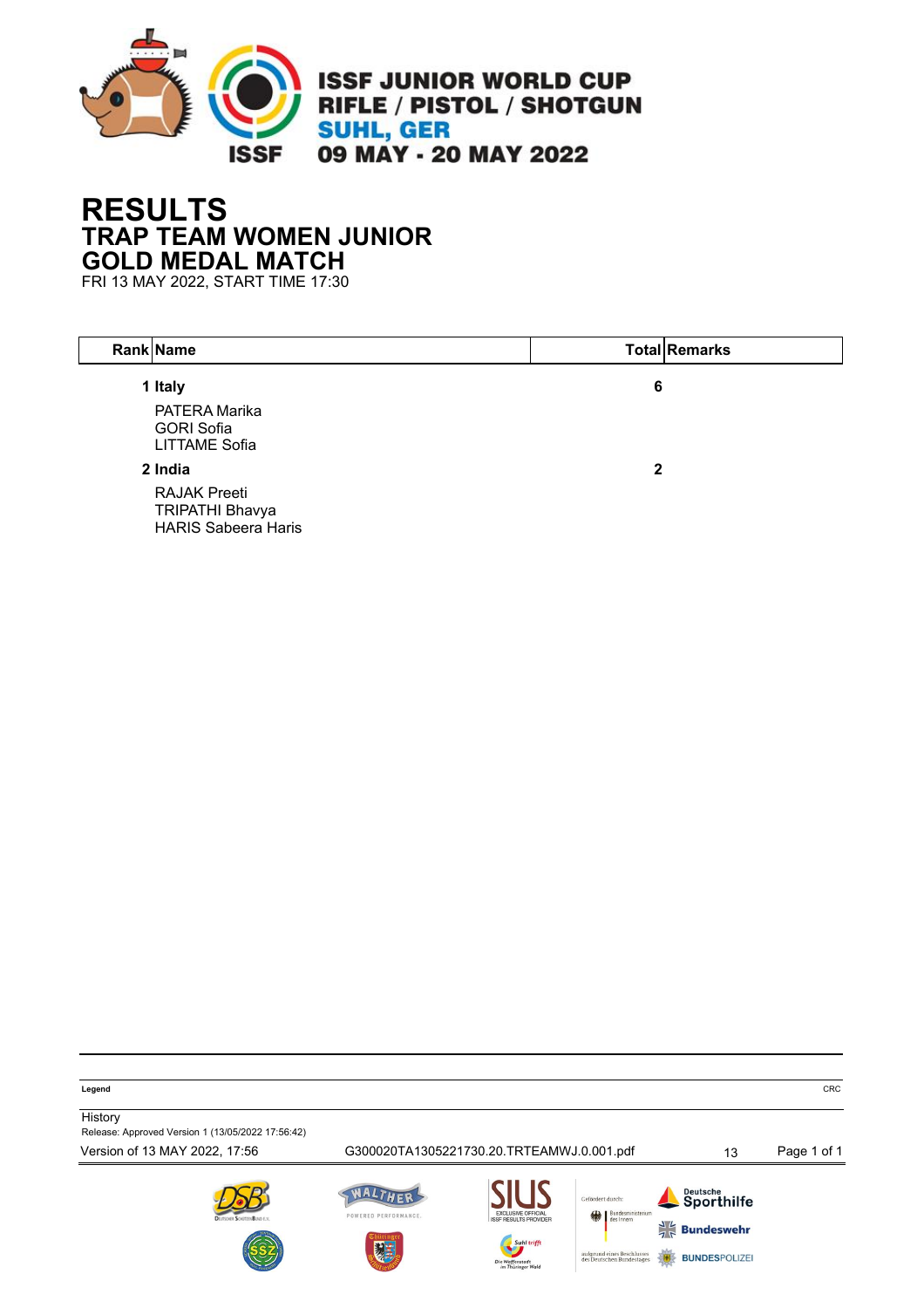

## **RESULTS TRAP TEAM WOMEN JUNIOR BRONZE MEDAL MATCH**

FRI 13 MAY 2022, START TIME 17:00

| Rank Name                                                                          |   | <b>Total Remarks</b> |
|------------------------------------------------------------------------------------|---|----------------------|
| 1 Australia                                                                        | 6 |                      |
| <b>JONES Renae Mary</b><br><b>BRETAG Molly Ruth</b><br><b>DEAN Kiara Sioux-Lin</b> |   |                      |
| <b>2 United States</b>                                                             | 4 |                      |
| <b>KRIEGER Sydney Marie</b><br><b>HIGH Bethany</b><br><b>PHILLIPS Ryann Paige</b>  |   |                      |

**Legend** CRC

**History** Release: Approved Version 1 (13/05/2022 17:25:59)

Version of 13 MAY 2022, 17:25 B300010TA1305221700.20.TRTEAMWJ.0.001.pdf 13 Page 1 of 1 WALTHER Deutsche<br>Sporthilfe Cofördert durch POWERED PERFORMANCE.  $\frac{1}{7}$  Bundeswehr aufgrund eines Beschl<br>des Deutschen Bundes **BUNDESPOLIZE**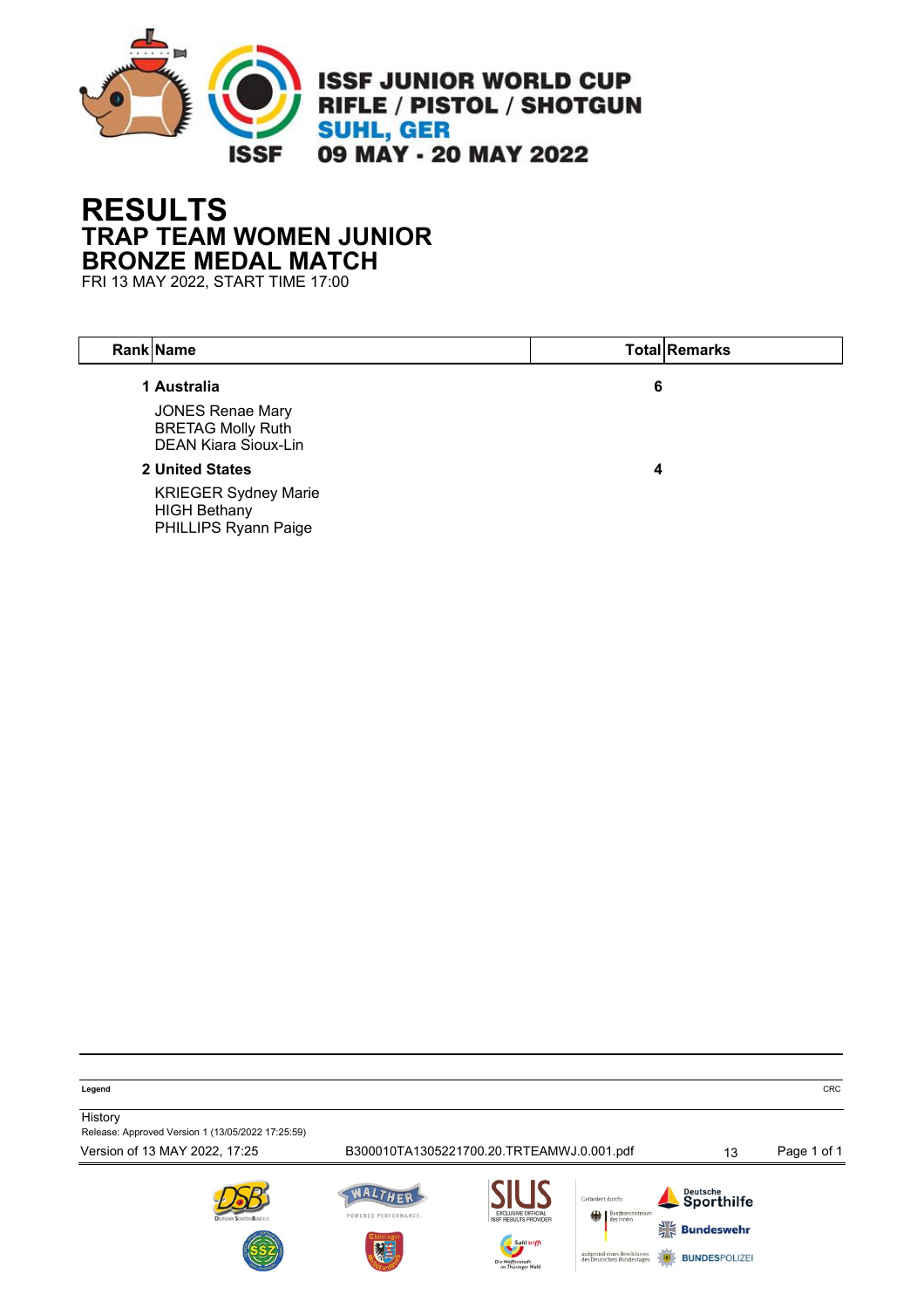

**ISSF JUNIOR WORLD CUP** RIFLE / PISTOL / SHOTGUN **SUHL, GER** 09 MAY - 20 MAY 2022

## **RESULTS TRAP TEAM WOMEN JUNIOR QUALIFICATION**

FRI 13 MAY 2022, START TIME 09:00

|                         | Rank Bib No Name     |                                                                                        | 1  | <b>Rounds</b><br>$\overline{c}$  | 3        | <b>Total</b>   | <b>Remarks</b> |
|-------------------------|----------------------|----------------------------------------------------------------------------------------|----|----------------------------------|----------|----------------|----------------|
| $\mathbf{1}$            |                      | <b>ITA - Italy</b>                                                                     |    | 70 69 70                         |          | 209            | QG             |
|                         | 1439<br>1436<br>1447 | <b>LITTAME Sofia</b><br><b>GORI Sofia</b><br>PATERA Marika                             |    | 25 23<br>22 23<br>23 23 22       | 23<br>25 | 71<br>70<br>68 |                |
| $\mathbf{2}$            |                      | <b>IND - India</b>                                                                     |    | 67 65 65                         |          | 197            | QG             |
|                         | 1376<br>1358<br>1403 | <b>RAJAK Preeti</b><br><b>HARIS Sabeera Haris</b><br><b>TRIPATHI Bhavya</b>            |    | 24 22<br>23 22 21<br>20 21 22    | 22       | 68<br>66<br>63 |                |
| $\mathbf{3}$            |                      | <b>AUS - Australia</b>                                                                 |    | 68 67 61                         |          | 196            | QB             |
|                         | 1020<br>1023<br>1026 | <b>BRETAG Molly Ruth</b><br>DEAN Kiara Sioux-Lin<br><b>JONES Renae Mary</b>            |    | 24 23 21<br>24 23 19<br>20 21 21 |          | 68<br>66<br>62 |                |
| $\overline{\mathbf{4}}$ |                      | <b>USA - United States</b>                                                             |    | 62 66 65                         |          | 193            | QB             |
|                         | 1750<br>1754<br>1748 | KRIEGER Sydney Marie<br>PHILLIPS Ryann Paige<br><b>HIGH Bethany</b>                    |    | 22 23<br>17 22 25<br>23 21 20    | 20       | 65<br>64<br>64 |                |
| $5\phantom{.0}$         |                      | <b>CZE - Czech Republic</b>                                                            |    | 65 58 61                         |          | 184            |                |
|                         | 1101<br>1104<br>1120 | <b>HRDLICKOVA Zina</b><br><b>KUCEROVA Lea</b><br>ZAVISKOVA Tereza                      |    | 24 21 24<br>21 18<br>20 19 16    | 21       | 69<br>60<br>55 |                |
| $\bf 6$                 |                      | <b>GBR - Great Britain</b>                                                             |    | 61 57 58                         |          | 176            |                |
|                         | 1255<br>1238<br>1252 | <b>PURSER Madeleine Louise</b><br><b>BURNS Hermione</b><br><b>LUMSDEN Hollie Annie</b> | 19 | 23 23<br>19 17<br>19 15 19       | 22       | 68<br>55<br>53 |                |

Version of 13 MAY 2022, 13:46 Q300010TA1305220900.20.TRTEAMWJ.0.001.pdf 89









Gefördert durch: aufgrund eines Beschlusses<br>des Deutschen Bundestages Page 1 of 2

67

Deutsche<br>Sporthilfe

 $\frac{1}{7}$  Bundeswehr

**BUNDESPOLIZE**